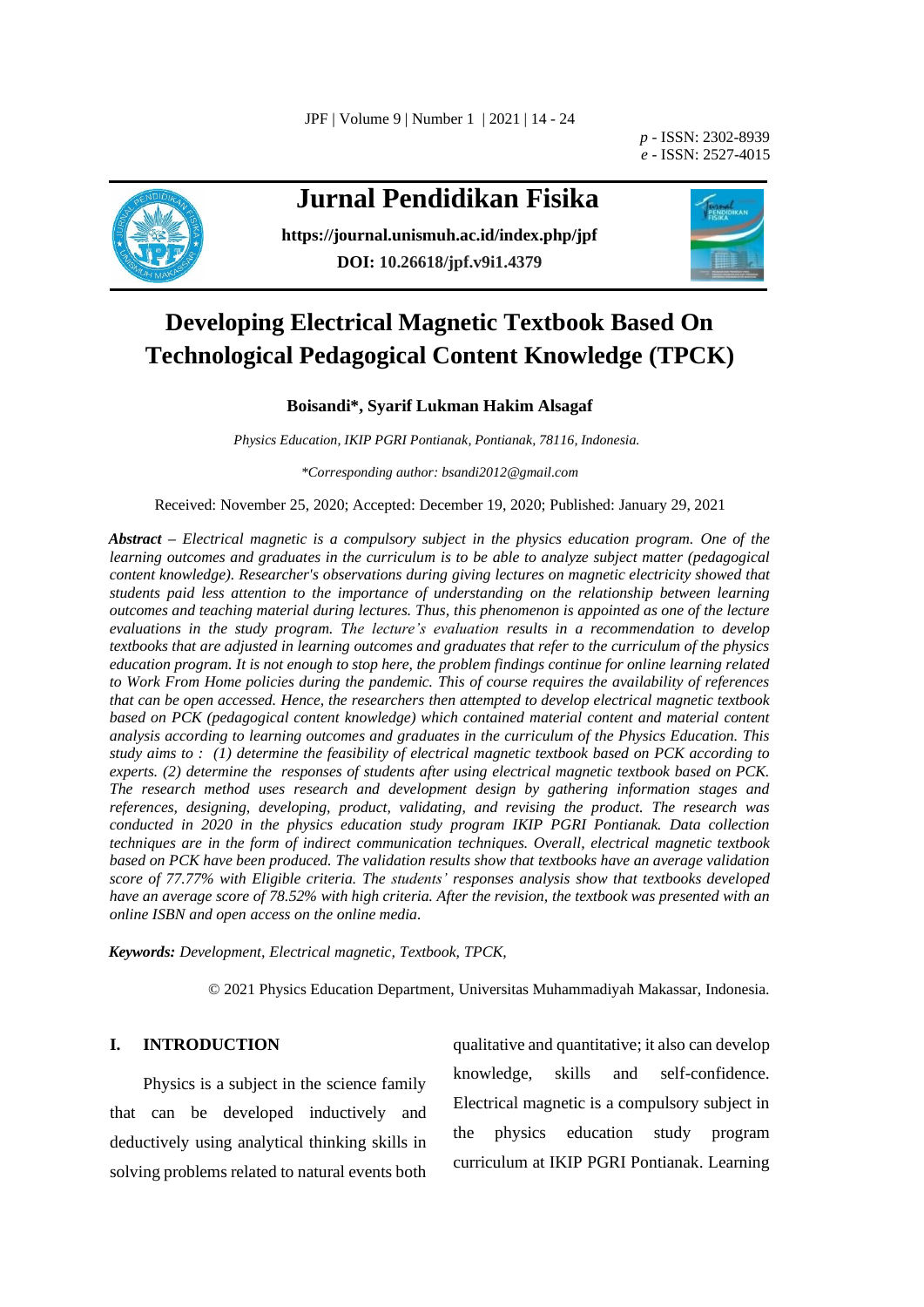outcomes and graduates in the curriculum including being able to analyze subject matter (pedagogical content knowledge (PCK) in learning physics.

There is a need of this text book to be developed based on the preliminary observations conducted by the researcher. The researcher's observations during giving lectures on Electrical magnetic showed that students had not realized the importance of learning achievement targets in lectures so that learning outcomes were not optimal. This could be due to the absence of teaching materials that are integrated with learning outcomes according to the curriculum in the study program. If it is allowed to continue, it is feared to have an impact in the form of a decrease in lecture's learning outcomes. The results of the lecture evaluation provided a recommendations for developing textbooks according to the curriculum and adjusted to learning outcomes and graduates. The other problem that cannot be avoided is that recently learning is colored by online learning related to work from home during the pandemic. This of course requires the availability of appropriate references that can be open accessed. This is because the technology used in Indonesia is growing rapidly in all aspects of society*.* for example, the increasing use of social media activities and website (Das et al., 2016; McKemmish et al., 2017; Poushter et al., 2018; Rizal et al., 2020).

There is a close relationship between the quality of textbooks with an understanding of the nature of science, such as empirical, method, theoretical, creative, social and cultural dimensions (Ramnarain & Chanetsa, 2016). The teachers' ability to integrate technology determines how technology affects the learning environment (Valtonen et al., 2018; Sulisworo et al., 2019). Hence, researchers interested in developing Electrical magnetic textbooks based on the learning achievements and graduates contained in the 2019 curriculum revision document at the IKIP PGRI Pontianak physics education study program. Learning outcomes and graduates in this case are able to analyze subject matter (pedagogical content knowledge). Textbooks are handbooks for a course written and compiled by experts in related fields and meet the rules of textbooks and are officially published and distributed (Giyatmi, 2016). The textbook conducted to fulfill some specifications: it contains teaching material substance based on learning outcomes and graduates, it also presented systematically to achieve learning objectives, has an ISBN, at least 40 (forty) printed pages (according to UNESCO format), Size: standard, 15 x 23 cm, published by the publisher of the Scientific Agency / Organization / Higher Education, fulfills the rules of the textbook and the contents do not deviate from the philosophy of Pancasila and the 1945 Constitution.

Research and development aims to produce a new product or develop an old product to be better, complete, and effective. Similar research that has been conducted in the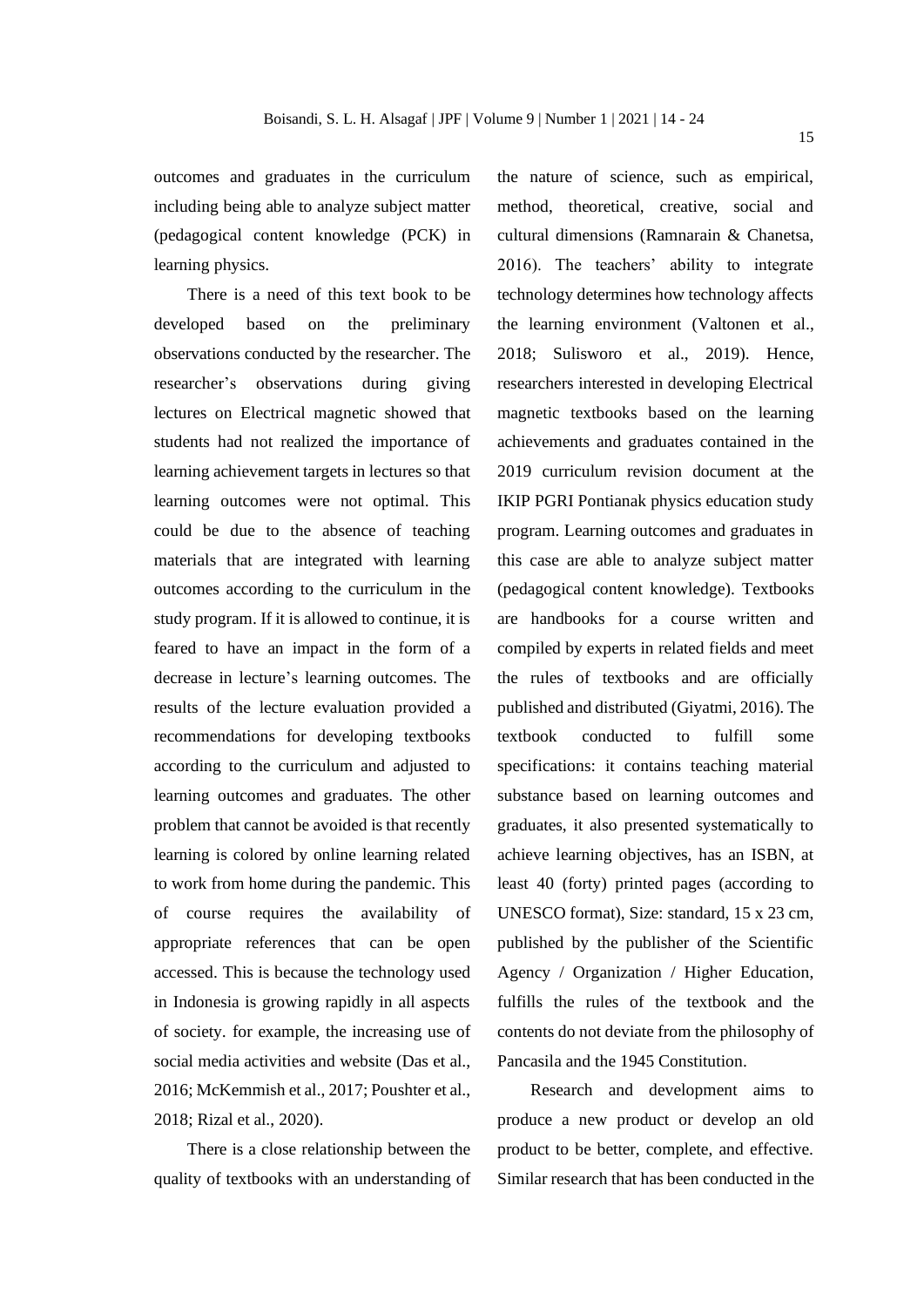form of development research in the field of physics education, has obtained results with good to very good criteria. (Sumarli et al., 2017; Boisandi & Anita, 2017; Rosdianto, 2018; Laos & Meti, 2020). Thus research and development is effective in producing a new product or developing an old product for the better.

Based on problem's finding and research urgency, the research aims to : (1) determine the feasibility of the PCK based on Magnetism Textbook according to the expert. And (2) determine the responses of student after using electrical magnetic textbook based on PCK.

Science education, especially physics, should involve technology, coordinate innovation in learning settings in schools, and accelerate technological innovation (Sotiriou et al., 2016). The technological pedagoical content knowledge (TPCK) in this research, the textbook based of PCK and integrated on ICT (Information communication and technology) literacy. Because of the PCK component have pedagogical and professional competence related to content mastery (Rehmat & Bailey, 2014; Yeh et al., 2015; Nofrion et al., 2018). PCK is also a potential indicator of the quality of learning. PCK will continue to develop in accordance with the teacher's teaching experience (Anwar et al., 2014; Widodo, 2017; Nasar et al., 2020). The textbooks then presented with online ISBN and open access olthrough online media.

Finally, the textbook produced is expected to be feasible according to validators from experts and can contribute as a complement to learning references on the electrical magnetic in physics education program of IKIP PGRI Pontianak. Hopefully it can be used by lecturers in IKIP PGRI Pontianak.

## **II. METHODS**

The research was carried out in the academic year of 2020/2021 in the physics education study program of the Teacher Training and Education Institute (IKIP) PGRI Pontianak, West Kalimantan.

## *A. Research and Development Design*

This study refers to the research and development design of (Bord & Gall, 1983) as presented in Figure 1.1. The electrical magnetic textbook based on PCK in this study is a magnetic electricity textbook that can constructed based on the concept of electrical magnetic through the analysis of material content relevant to learning outcomes according to the curriculum in the 2019 IKIP PGRI physics education study program. The development in Figure 1.1 is limited to the validation stage of material experts and media experts to produce electrical magnetic textbook based on PCK.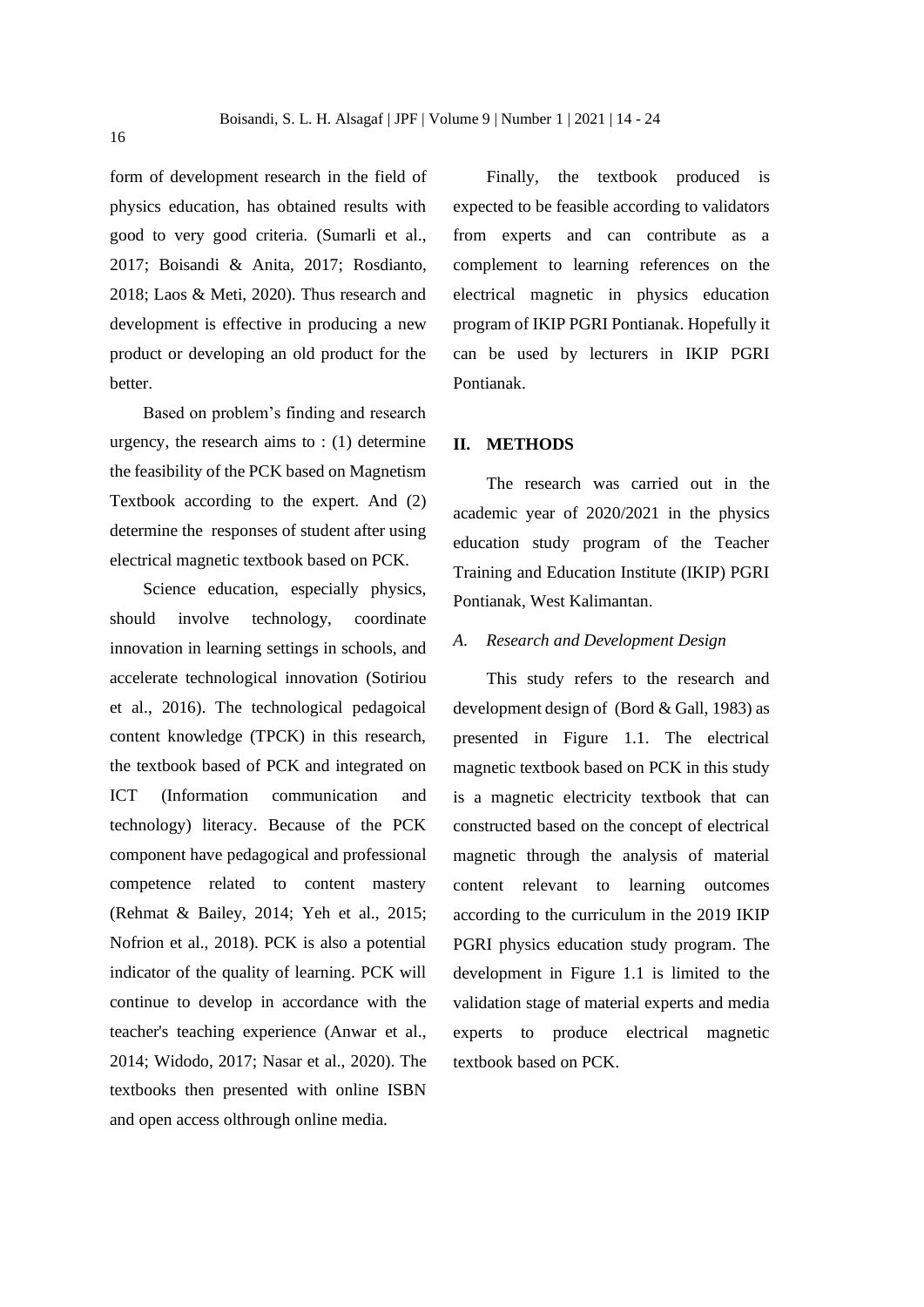



1. Information and Reference Collection

At the stage of gathering information and references, it is done by analyzing problems, evaluating the results of magnetic electrification lectures, and recommending evaluation results after the lecturing process.

2. Planning for making electrical magnetic textbook based on PCK

Planning refers to the revision of the 2019 IKIP PGRI Pontianak physics education study program curriculum. At this stage, the electrical magnetic textbook was planned based on PCK equipped with lecture learning outcomes, course relationship matrices and learning outcomes, as well as a syllabus for electrical magnetic courses.

3. Development Stage of electrical magnetic textbook based on PCK

At this stage, it covers the development of the electrical magnetic textbook based on PCK framework that was designed in the previous stage.

- 4. Electrical magnetic textbook based on PCK products are produced to be validated by experts.
- 5. Validation by experts

At this stage, validation is carried out by experts, namely validation by material experts and media experts.

6. Revision

Revisions were made after validation by a team of media experts and material experts.

7. The Limited trial

The textbook magnetic electricity based on PCK tested on 21 student of the physics education on the IKIP PGRI Pontianak.

8. Revision

The revisions was carried out after a limited trial.

9. Products

After the revision was made, an electrical magnetic textbook based on PCK was obtained. After the revision, this textbook was obtain an online ISBN and open access on the online media.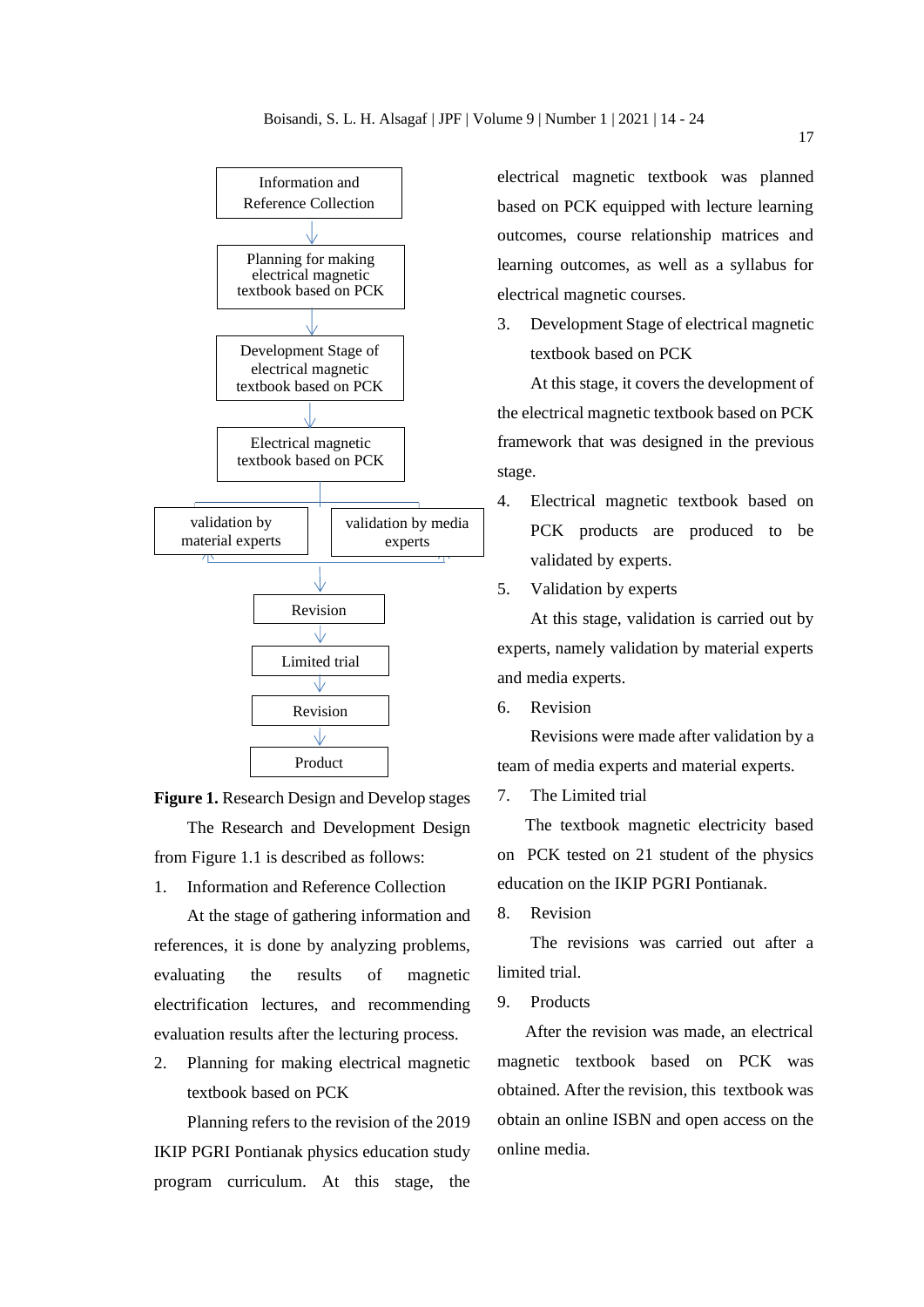# *B. Data collection techniques and research instruments*

The data collection technique used in this research is indirect communication techniques.

- 1. The data collection tools used were material expert validation questionnaires and media experts were used to collect experts' validation data related to the textbooks being developed.
- 2. The questionnaire of students' responses to the textbooks magnetic electricity based to PCK.

*C. Data analysis technique*

To answer the feasibility of an electrical magnetic textbook based on PCK by assessing media experts and material experts, the data were analyzed descriptively using the percentage feasibility technique using Equation (1).

$$
K = \frac{F}{NIR} \times 100\%
$$
 (1)

Where K is the percentage of eligibility, F is the total number of respondents' answers, N is the highest score in the questionnaire, I is the number of questions in the questionnaire, and R is the number of respondents. The calculation results was then concluded by using the eligibility criteria based on Table 1.

|          | <b>Tabel 1.</b> Validator's assessment interpretation |
|----------|-------------------------------------------------------|
| criteria |                                                       |

| <b>Percent</b> | <b>Criteria</b> |
|----------------|-----------------|
| $0 \%$ - 20%   | Not eligible    |
| 21%-40%        | Less eligible   |
| $41\% - 60\%$  | Enough          |
| 61%-80%        | Eligible        |
| 81%-100%       | Very eligible   |

(David & Cholik in Riduwan, 2014)

To analyze the students' response after using electrical magnetic textbook based on PCK, Equation (2) was used:

$$
\%X_{in} = \frac{\sum S}{S_{max}} \times 100\%
$$
 (2)

where  $\frac{1}{2}W_{in}$  is the percentage of questionnaire,  $\Sigma S$  k is the total score of respondent's answers, and  $S_{max}$  is the maximum number of score. The data is then concluded based on Table 2 below:

| <b>Table 2.</b> Criteria response |                 |  |  |  |
|-----------------------------------|-----------------|--|--|--|
| <b>Percent</b>                    | <b>Criteria</b> |  |  |  |
| $80,1 - 100$                      | Very high       |  |  |  |
| $60,1 - 80$                       | High            |  |  |  |
| $40,1 - 60$                       | Enough          |  |  |  |
| $20,1 - 40$                       | Low             |  |  |  |
| $0.0 - 20$                        | Very low        |  |  |  |

#### **III. RESULTS AND DISCUSSION**

The result of the research that is going to be presented is the development stage of a PCK based on electrical magnetic textbook using Bord and Gall's research and development design. The stages in this development research consist of information collection and reference, and planning for Textbook Making, Textbook development, products, validation, and products in the form of electrical magnetic textbook based on PCK. The details of research activities for each stage of the model development are described as follows.

#### *A. Information and reference collection*

The stages of collecting information and references include problems analysis encountered during lecturing session,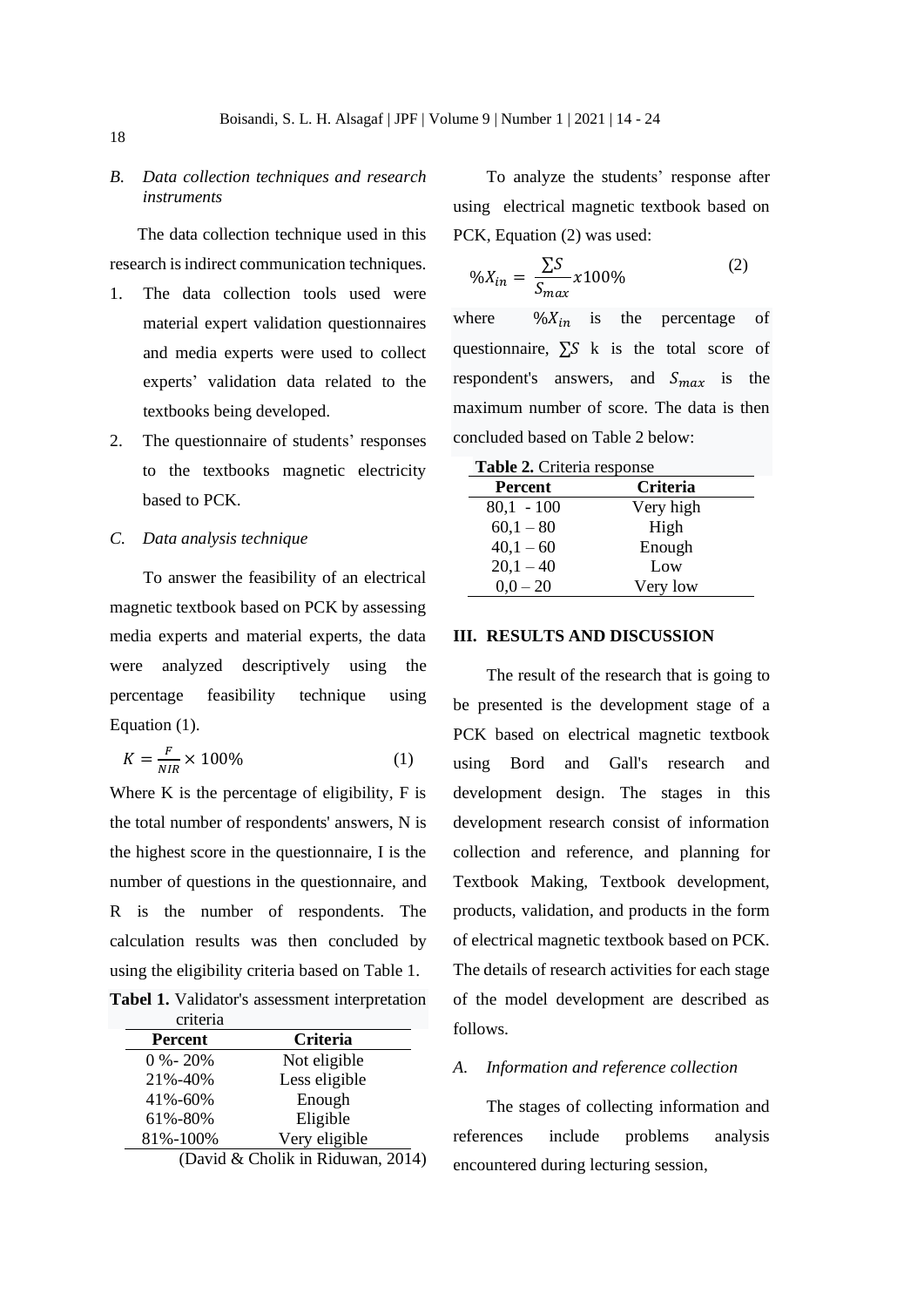evaluation results of magnetic electrification lectures, and recommendations for evaluation results after lecturing as described in the predecessor section, it is necessary to make teaching materials that are integrated with learning outcomes containing the learning outcomes of the study program (CPPs) mapping CPPs with the Constitutional Court, and course syllabus. At this stage, identification of things that are needed in the development of textbooks as well as the identification of the identity of the course were carried out. Magnetic electricity is one of the compulsory courses in semester 5. This course is included in the category of expertise courses (MKK) with the course code MKK 221519 with a weight of 3 credits.

After identifying the subject identities, the identification of the course indicators to be achieved was conducted. Referring to the learning outcomes according to the KKNI curriculum revision in the 2019 IKIP PGRI Pontianak physics education program, after attending lectures, it is hoped that students will be able to master concepts (P1) and special skills (KK) explained as follows: Mastering theoretical concepts of classical physics, modern, and applied physics in general; (KK1) able to make physics learning tools, analyze subject matter (pedagogical content knowledge), make assessment of learning processes and outcomes, carry out and evaluate secondary school physics learning, and use laboratories for learning Physics independently using scientific principles and

instructional design principles, scientific approaches, utilize science and technology, and the natural environment in accordance with the applicable curriculum, material characteristics and characteristics of students in order to be able to develop scientific thinking skills and attitudes. After determining the learning objectives, the next stage of the analysis is to identify the needs of the reference to support the design of magnetic electricity textbooks.

# *B. Planning for Making electrical magnetic textbook based* on PCK

The design stages in this study were carried out to design the textbook framework to be compiled. Electrical magnetic textbooks are prepared based on PCK. Planning and designing the textbook design refers to the 2019 IKIP PGRI Pontianak physics education study program curriculum revision. At this stage, the electrical magnetic textbook based on PCK is integrated with course learning outcomes, subject relationship matrices and learning outcomes, as well as the syllabus for electrical magnetic courses.

The relationship between content (subject matter that must be studied and taught) and pedagogy (processes and practices or teaching and learning methods) is complex. Thus it may not be appropriate to view pedagogical knowledge and content as separate parts (Mishra & Koehler, 2006). Thus the design of textbook designs includes: cover page, foreword, table of contents, chapter 1 contains an introduction, chapter 2 coulomb law,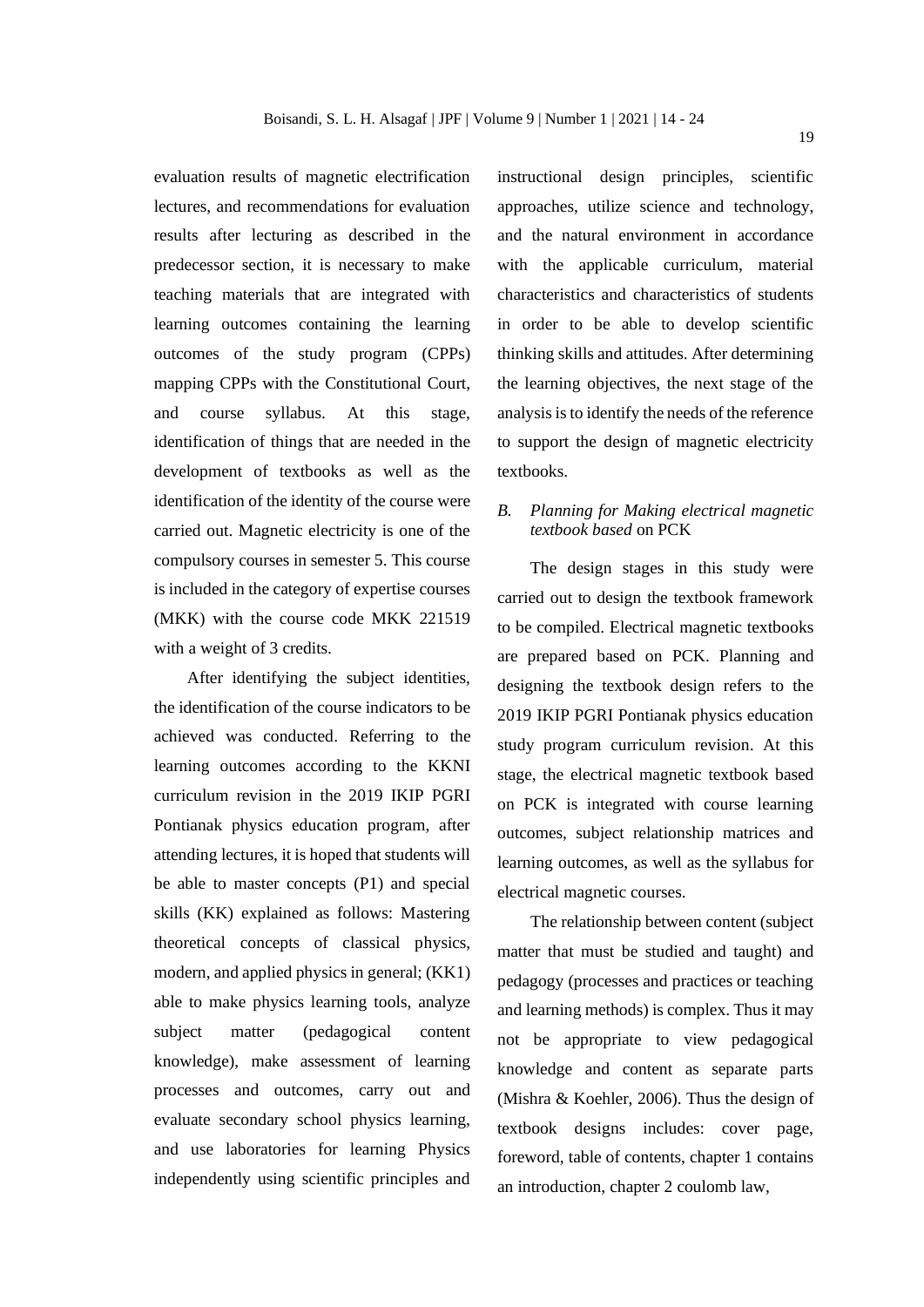chapter 3 electric field, chapter 4 electric potential, chapter 5 capacitor, chapter 6 magnetism, bibliography, glossary, book index, appendix 1 contains CPPs (study program learning outcomes), appendix 2 contains cpps relationship matrices with courses, appendix 3 contains electromagnetic lecturing syllabus.

*C. Development and Product stage electrical magnetic textbook based on PCK*

At this stage, it covers the development activities of the electrical magnetic textbook based on PCK framework that has been designed to produce a product. The textbook conducted to fulfill some specifications: it contains material substance according to learning outcomes and graduates, it is presented systematically to achieve learning objectives, at least 181 (one hundred and eighty one) printed pages thick (including cover page), standard size, 15 x 23 cm, comply with the rules of textbooks and the contents do not deviate from the philosophy of Pancasila and the 1945 Constitution. Products that have been produced during the development stage are then tested for validity.

#### *D. Validation by experts*

At this stage, validation is carried out by experts, namely validation by two material experts and two media experts. Validity is done using a validity sheet. The assessment score of the validation of the electrical magnetic textbook based on PCK for each

aspect of each component uses the percentage feasibility technique using Equation (1.1).

Based on Figure 2, the results of the validation for each component are described as follows: The results of validity show that the feasibility component of the material coverage aspect has a validity score of 80%, 80% material accuracy, 70% relevance, 76.67% presentation, 80% grammar, and validation of media experts includes a validity component of 80%.



#### **Figure 2.** Percentage of eligibility  $(\%)$

The criticisms and suggestions given by experts are as follows: the textbook should be completed with SK and KD and contextual learning. The general conclusion from the validation results is that Electrical magnetic textbooks are prepared based on PCK and it can be used with revisions.

# *E. The limited trial*

Trials were conducted on 21 students of the physics education IKIP PGRI Pontianak. Based on the results of limited trials, it is known that the magnetic electricity textbook based on PCK is eligible. Based on Figure 1.3, average response in all aspects is 78.52% with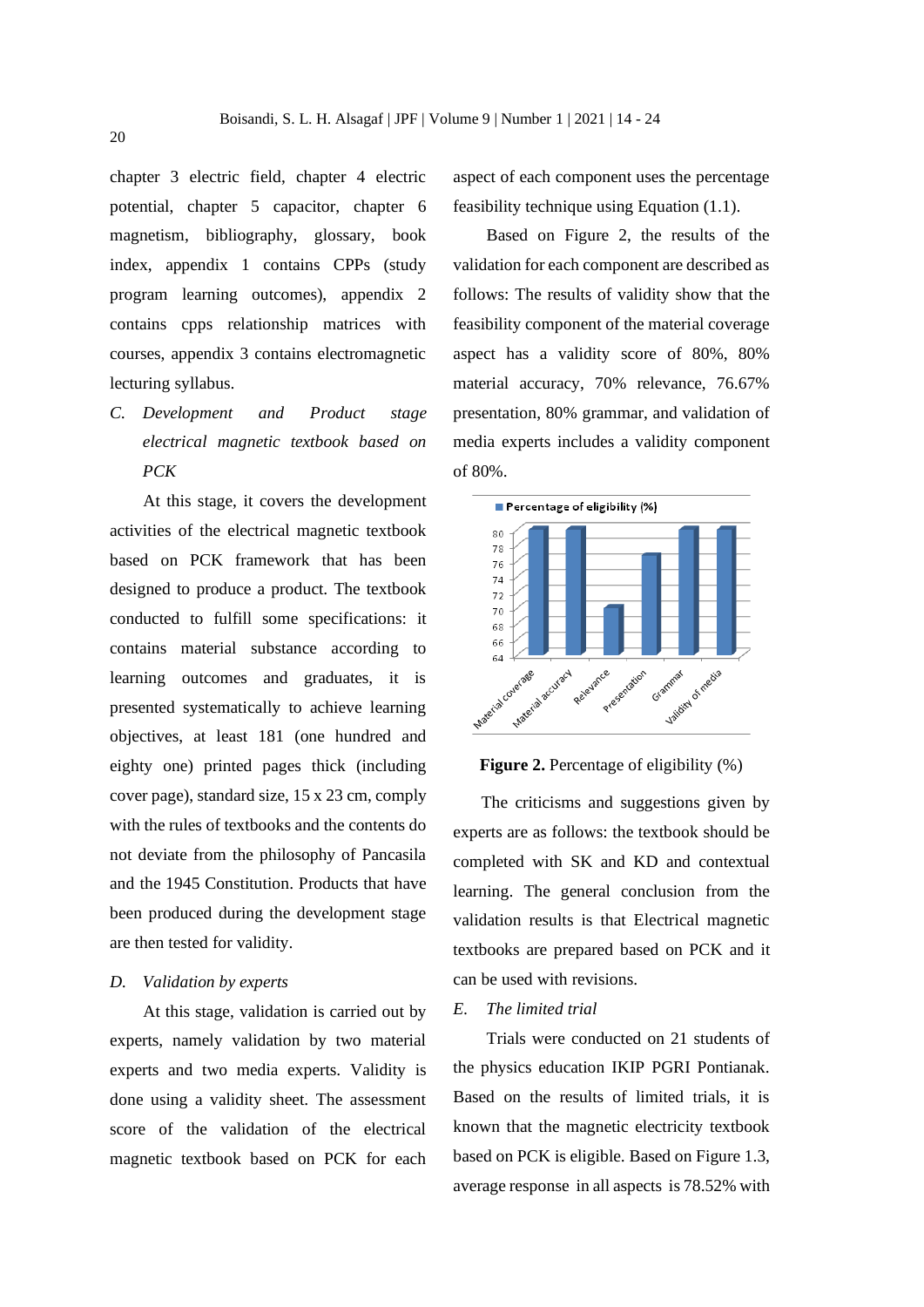high criteria. Then results of the response for each aspect are as follows: quality of content is 75.79% (high category), happiness is 81.35% (high category), evaluation is 77.38% (high category), validity is 78.96% (high category), and motivation is 79,16% (high category).



**Figure 3.** The eligible percentage student response

The limited trial results showed that there were no problems or questions related to the content of textbooks which deemed unclear by students. Thus, nothing was revised after testing.

## *F. Revision*

Revisions were made after validation by a team of media experts and material experts. Overall there is no urgent part that must be revised, as for the validator's suggestions regarding the addition of standard competency (SK) and basic competency (KD) sections have been added to the textbook attachments, that is in the form of a learning syllabus. The syllabus contains CPPs and mapping CPPs with the courses on study program.

## *G. Products*

After the revision was carried out, an electrical magnetic textbook based on PCK was obtained. TPACK is an integration of teaching materials, pedagogy and technology in the teaching and learning process (Mishra & Koehler, 2006; Swallow & Olofson, 2017). Technology has an important and positive role if it is well managed in science learning (Gupta & Fisher, 2012; Rehmet & Bailey, 2014). Paired components from TPACK are then presented in this study in "Developing Electrical Magnetic Textbook Based On TPCK"**.** The textbooks which in fact can increase interaction between individuals directly, have an impact on the establishment of good communication between students through learning. Cooperation among students has also increased (Getuno et al., 2015; Deng et al., 2017; Akturk & Ozturk, 2019).

The final version of the textbook designs includes: cover page, foreword, table of contents, chapter 1 containing an introduction that consists of CPPs relationship and teaching material all chapter, chapter 2 Coulomb Law, chapter 3 Electric Field, chapter 4 Electric Potential, chapter 5 Capacitor, chapter 6 Magnetism, bibliography, glossary, book index, appendix 1 containing CPPs (study program learning outcomes), appendix 2 containing cpps relationship matrices with courses, appendix 3 contains electromagnetic lecturing syllabus.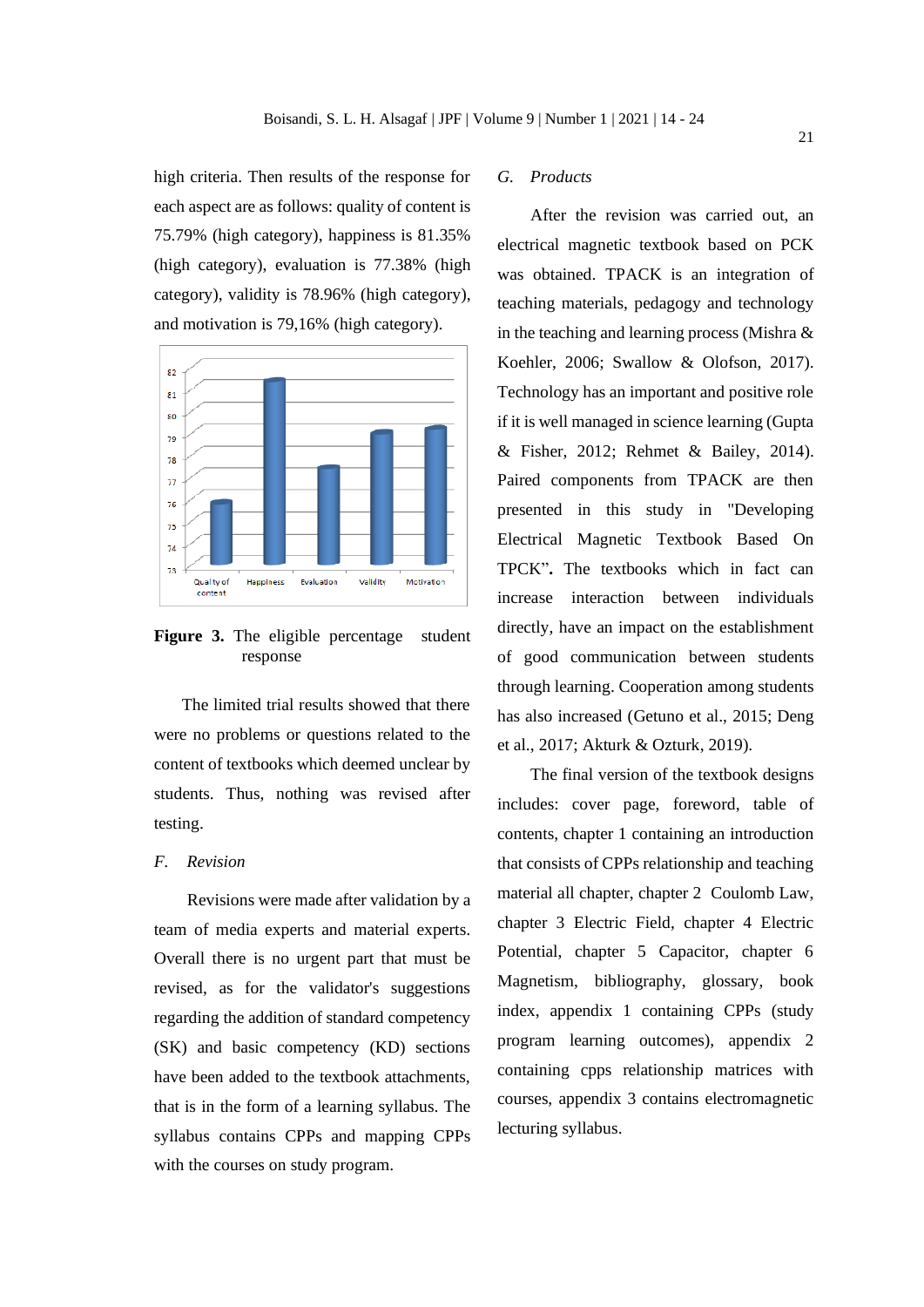

#### **Figure 4.** The textbook cover

The textbook is completed with some specifications: it contains material substances according to learning outcomes and graduates, it is presented systematically to achieve learning objectives, has an online ISBN (registered with online ISBN number: 978- 623-94667-2-5 (PDF)), book thickness 181 (one hundred eighty-one) printed pages (including cover pages), standard size, 15 x 23 cm, published by scientific / organizational / tertiary institutions that are registered with the IKAPI members of the Indonesian publisher association (No. 015 / Extraordinary Members / KLB/ 2018), comply with textbook principles and the content does not deviate from the philosophy of Pancasila and the 1945 Constitution. At final stage, the textbooks that have been produced received an online ISBN and open access, appeared on this research as TPCK.

# *H. Research of limitations*

There are limitations to the development of magnetic electricity textbooks based on

PCK in the research that has been carried out, is : The Borg and Gall development steps used should be up to the mass product manufacturing stage due to time and cost limitations, yet the researcher only carries out this research and development until the limitation trial stage, so that the research only applies to limited research subjects, namely students of the physics education IKIP PGRI Pontianak.

#### **IV. CONCLUSION AND SUGGESTION**

# *A. Conclusion*

The electrical magnetic textbook based on PCK was produced through the research and development design stage. Based on the results of data analysis that has been conducted, the validation results was an average of 77.77% or it has met the eligible criteria. The students' responses on the electrical magnetic textbook based on PCK reached 78.52% (high criteria).

#### *B. Suggestion*

Follow-up research is needed. The follow-up research that is meant to do is wider trial and mass product manufacturing stage research from the results of the development of textbooks that have been made.

# **ACKNOWLEDGMENTS**

Aknowledgment to Kemenristek BRIN contract addendum No.087/AMD/SP2H/LT/DRPM/2020,LDIKT I and LPPM (381/LL11/KM/2020, March 23<sup>th</sup> 2020).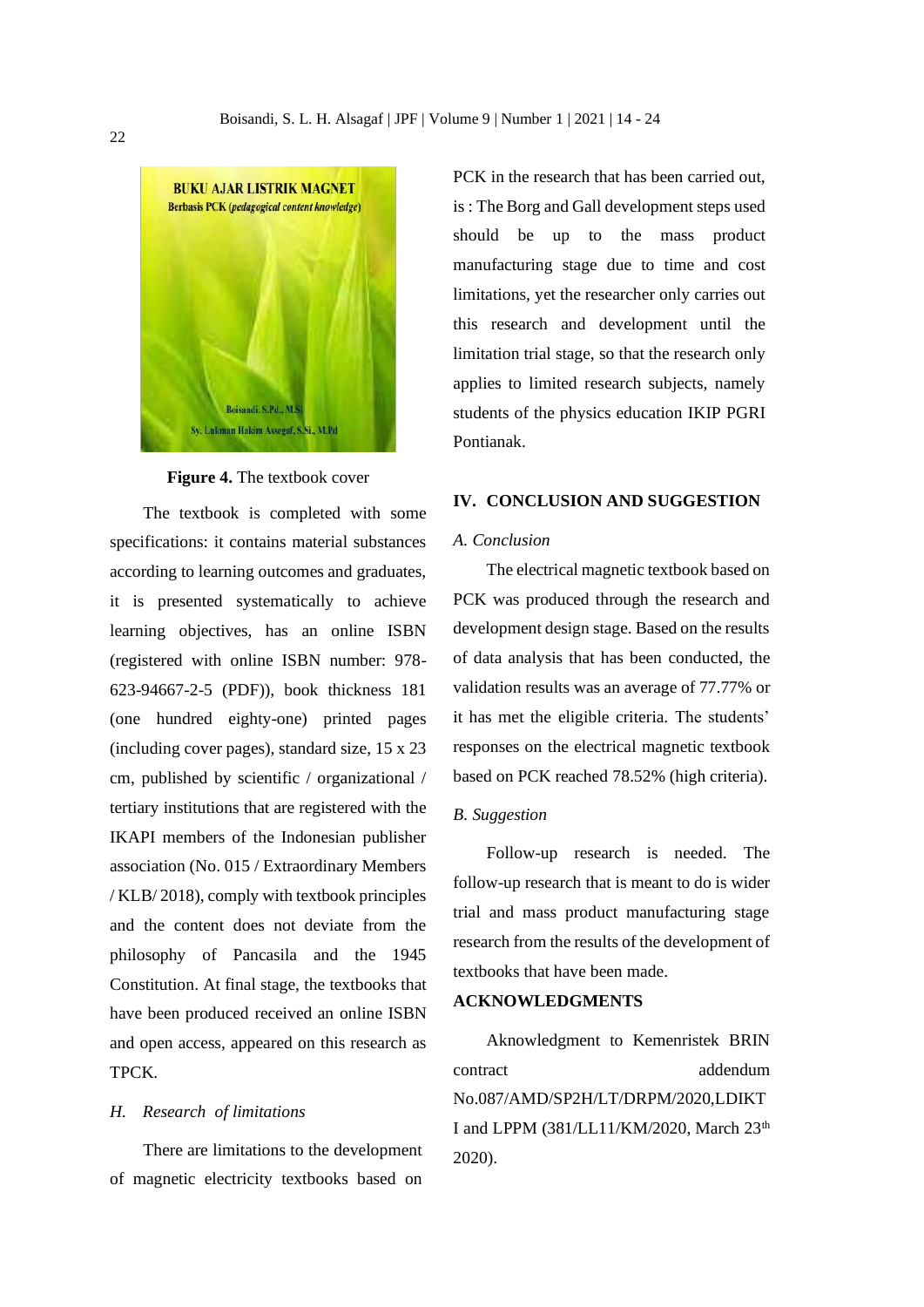### **REFERENCES**

- Akturk, A. O., & Ozturk, H. S. (2019). Teachers' TPACK levels and students' self-efficacy as predictors of students' academic achievement. *International Journal of Research in Education and Science (IJRES)*, 5(1), 283–294. Retrieved from [https://www.ijres.net/index.php/ijres/](https://www.ijres.net/index.php/ijres/article/view/543) [article/view/543](https://www.ijres.net/index.php/ijres/article/view/543)
- Anwar, Y., Rustaman, N. Y., Widodo, A., & Redjeki, S. (2014). Kemampuan pedagogical content knowledge guru biologi yang berpengalaman dan yang belum berpengalaman. *Jurnal Pengajaran Matematika Dan Ilmu Pengetahuan Alam*, 19(1), 69–73. doi: [https://doi.org/10.18269/jpmipa.v19i](https://doi.org/10.18269/jpmipa.v19i1.426) [1.426](https://doi.org/10.18269/jpmipa.v19i1.426)
- Boisandi & Anita. (2017). Pengembangan modul eksperimen fisika material solar cell berbasis TPACK. *Jurnal Edukasi,* 15(1), 1-10. doi: 10.31571/edukasi.v18i2.1837.
- Borg. W.R. & Gall, M.D. (1983). *Educational Research: An Introduction, 4th ed*. New York: Longma.
- Das, K., Gryseels, M., Sudhir, P., & Tan, K. T. (2016). Unlocking Indonesia's digital opportunity. *In McKinsey Indonesia Office.* Retrieved from [https://www.mckinsey.com/~/media/](https://www.mckinsey.com/~/media/McKinsey/Locations/Asia/Indonesia/Our%20Insights/Unlocking%20Indonesias%20digital%20opportunity/Unlocking_Indonesias_digital_opportunity.ashx) [McKinsey/Locations/Asia/Indonesia/O](https://www.mckinsey.com/~/media/McKinsey/Locations/Asia/Indonesia/Our%20Insights/Unlocking%20Indonesias%20digital%20opportunity/Unlocking_Indonesias_digital_opportunity.ashx) [ur%20Insights/Unlocking%20Indonesi](https://www.mckinsey.com/~/media/McKinsey/Locations/Asia/Indonesia/Our%20Insights/Unlocking%20Indonesias%20digital%20opportunity/Unlocking_Indonesias_digital_opportunity.ashx) [as%20digital%20opportunity/Unlocki](https://www.mckinsey.com/~/media/McKinsey/Locations/Asia/Indonesia/Our%20Insights/Unlocking%20Indonesias%20digital%20opportunity/Unlocking_Indonesias_digital_opportunity.ashx) [ng\\_Indonesias\\_digital\\_opportunity.ash](https://www.mckinsey.com/~/media/McKinsey/Locations/Asia/Indonesia/Our%20Insights/Unlocking%20Indonesias%20digital%20opportunity/Unlocking_Indonesias_digital_opportunity.ashx) [x](https://www.mckinsey.com/~/media/McKinsey/Locations/Asia/Indonesia/Our%20Insights/Unlocking%20Indonesias%20digital%20opportunity/Unlocking_Indonesias_digital_opportunity.ashx)
- Deng, F., Chai, C. S., So, H. J., Qian, Y., & Chen, L. (2017). Examining the validity of the technological pedagogical content knowledge (TPACK) framework for preservice chemistry teachers. *Australasian Journal of Educational Technology*, 33(3), 1–14. doi: <https://doi.org/10.14742/ajet.3508>
- Getuno, D. M., Kiboss, J. K., Changeiywo, Johnson M., & Ogola, L.B. (2015). Effects of an E-Learning Module an Students Attitudes in an Electronics Class. *Journal of Education and*

*Practice*, 6(36), 80-86. [https://doi.org/10.7176/JEP.](https://doi.org/10.7176/JEP)

Giyatmi. (2016). *Membudayakan Menulis Buku Ajar*. *Presentasi Dalam Workshop Budaya Menulis Di Kampus. UBAYA*. Retrieved from [https://ppj.uniska-bjm.ac.id/wp](https://ppj.uniska-bjm.ac.id/wp-content/uploads/2019/05/MENYUSUN-BUKU-AJAR.pdf)[content/uploads/2019/05/MENYUSU](https://ppj.uniska-bjm.ac.id/wp-content/uploads/2019/05/MENYUSUN-BUKU-AJAR.pdf) [N-BUKU-AJAR.pdf](https://ppj.uniska-bjm.ac.id/wp-content/uploads/2019/05/MENYUSUN-BUKU-AJAR.pdf)

Gupta, A., & Fisher, D. (2012). Technologysupported learning environments in science classrooms in India. *Learning Environments Research*, 15(2), 195– 216. doi: [https://doi.org/10.1007/s10984-012-](https://doi.org/10.1007/s10984-012-9103-9) [9103-9](https://doi.org/10.1007/s10984-012-9103-9)

- Laos, L. E., & Meti Tefu, M. (2020). The Development of Physics Teaching Materials Based On Local Wisdom To Improve Students' Critical Thinking Ability. *JIPF (Jurnal Ilmu Pendidikan Fisika*), 5(2), 107-114. [http://dx.doi.org/10.26737/jipf.v5i1.14](http://dx.doi.org/10.26737/jipf.v5i1.1471) [71](http://dx.doi.org/10.26737/jipf.v5i1.1471)
- McKemmish, S., Anwar, M., & Ardianto, D. (2017). *IT empowering communities: How social media and mobile technologies shape Indonesia's community landscape.* Retrieved February 14, 2019, (Monash Doctoral Information Day). Retrieved from [https://www.monash.edu/\\_\\_data/assets](https://www.monash.edu/__data/assets/pdf_file/0011/1442855/ITEmpowering-Communities-How-social-media-and-mobile-technologies-shape-Indonesias-community-la%20ndscape.pdf) [/pdf\\_file/0011/1442855/ITEmpowerin](https://www.monash.edu/__data/assets/pdf_file/0011/1442855/ITEmpowering-Communities-How-social-media-and-mobile-technologies-shape-Indonesias-community-la%20ndscape.pdf) [g-Communities-How-social-media](https://www.monash.edu/__data/assets/pdf_file/0011/1442855/ITEmpowering-Communities-How-social-media-and-mobile-technologies-shape-Indonesias-community-la%20ndscape.pdf)[and-mobile-technologies-shape-](https://www.monash.edu/__data/assets/pdf_file/0011/1442855/ITEmpowering-Communities-How-social-media-and-mobile-technologies-shape-Indonesias-community-la%20ndscape.pdf)[Indonesias-community-la ndscape.pdf](https://www.monash.edu/__data/assets/pdf_file/0011/1442855/ITEmpowering-Communities-How-social-media-and-mobile-technologies-shape-Indonesias-community-la%20ndscape.pdf)
- Mishra, P., & Koehler, M.J. (2006). *Technological Pedagogical Content Knowledge: A Framework for Teacher Knowledge. Teachers College Record.* 108(6): 1017-1054. Retrieved from [http://one2oneheights.pbworks.com/f/](http://one2oneheights.pbworks.com/f/MISHRA_PUNYA.pdf) [MISHRA\\_PUNYA.pdf](http://one2oneheights.pbworks.com/f/MISHRA_PUNYA.pdf)
- Nasar, A., Kaleka, M.B.U., & Alung, H.V. (2020). Applying the Learner-Centered Micro Teaching Model for Improving Teaching Confidence, Attitudes Toward Teaching Profession, and Pedagogical Content Knowledge (PCK) of Physics Education Students. *Jurnal Pendidikan Fisika 8*(3), 235- 248. DOI: 10.26618/jpf.v8i3.3607